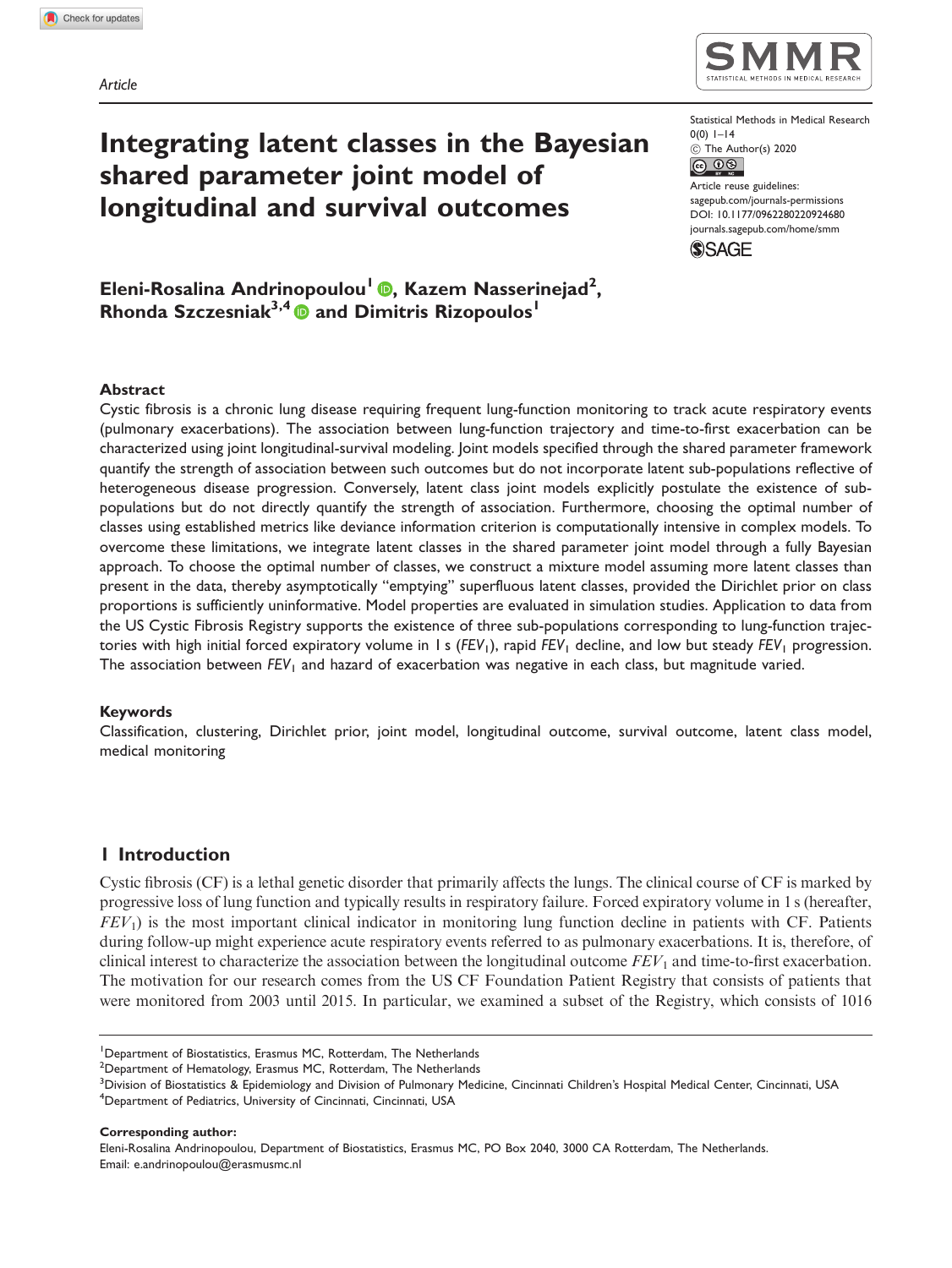patients. These patients were six years and older and were observed with a median number of follow-up visits equal to six (with a range of  $1-93$  visits). The average age at baseline is 15 years (with a range of  $6-21$ ).

Several authors have studied the evolution of lung function over time, as summarized in a recent review;<sup>1</sup> however, to our knowledge, little work has been done regarding the association of the lung function such as  $FEV<sub>1</sub>$ with time-to-event outcomes. In particular, joint modeling of longitudinal  $FEV<sub>1</sub>$  and survival outcomes in CF was introduced several years ago, $<sup>2</sup>$  but has not been further used in CF epidemiology due to the computational burden</sup> of this approach. Furthermore, it is well recognized that different unobserved sub-groups of the biomarker  $FEV<sub>1</sub>$ exhibit different longitudinal profiles.<sup>3</sup> Patients can be categorized in several sub-groups (latent classes) with different trajectories. It is, therefore, of high clinical interest to measure the strength of association between  $FEV<sub>1</sub>$  with the risk of first exacerbation accounting for the latent trajectories.

The joint model of longitudinal and survival data constitutes a popular framework to analyze longitudinal and survival outcomes simultaneously.<sup>4,5</sup> In particular, two paradigms within this framework are the shared parameter joint models and the joint latent class models. The former paradigm links the longitudinal and the survival process via the random effects; however, it does not allow for latent classes.<sup>6–11</sup> The latter paradigm, which associates the two processes through latent classes, explicitly postulates the existence of sub-populations.<sup>12–14</sup> The main disadvantage of this approach is that there is no clear interpretation for the association of the two outcomes. In particular, it is not possible to obtain a parameter that quantifies the relationship between  $FEV<sub>1</sub>$  and timeto-first exacerbation. The use of latent classes in the shared parameter model has been previously proposed in the framework of joint models of longitudinal and survival data. In particular, Jacqmin-Gadda et al.<sup>15</sup> focused on the evaluation of the conditional independence assumption by proposing a score test; however, the relationship between the longitudinal and survival outcome per class is not further discussed.

In our clinical application, we are mainly interested in quantifying the association between the longitudinal outcome  $FEV<sub>1</sub>$  and the survival outcome time-to-first exacerbation using the shared parameter model. From the literature, it has been shown that sub-populations exist for the evolution of  $FEV<sub>1</sub><sup>3</sup>$ . The aim of the paper is twofold. Firstly, to model the relationship between  $FEV<sub>1</sub>$  and time-to-first exacerbation. For this purpose, we propose a Bayesian shared parameter joint model that integrates latent classes inherent in this heterogeneous population. This model will assess the strength of the association between the two outcomes while allowing for latent classes. Secondly, to address a problem that arises in latent class models, which is the selection of the optimal number of classes. Several approaches have been proposed in the literature both in frequentist and Bayesian frameworks, including among others the use of information criterion, Bayes factors, and reversible jump Markov chain Monte Carlo (MCMC). These approaches are computationally intensive and can require the fit of several models with different numbers of classes, which can be time-consuming. To overcome this problem, we will implement the method of Nasserinejad et al.<sup>16</sup> to our joint model. This method is a pragmatic extension of Rousseau and Mengersen<sup>17</sup> criterion that showed that when we overfit a mixture model by assuming more latent classes than present in the data, the superfluous latent classes will asymptotically become empty if the Dirichlet prior on the class proportions is sufficiently uninformative. Nasserinejad et al.<sup>16</sup> performed an extensive simulation study to further investigate this approach and used it as a criterion also in longitudinal studies for obtaining the optimal number of classes by simply excluding latent classes that are negligible in proportion.

# 2 Joint model estimation

## 2.1 Longitudinal submodel

To account for the fact that the population is heterogeneous and consists of G possible unobserved sub-groups, we postulate a latent class mixed-effects model.<sup>18–20</sup> We let  $y_i$  denote the longitudinal response vector for the *i*th patient  $(i = 1, \ldots, n)$  obtained at different time points  $t_{ij} > 0$   $(j = 1, \ldots, n_i)$ . In particular, we have

$$
y_i(t|v_i = g) = \eta_{ig}(t) + \epsilon_i(t) = \mathbf{x}_i^{\top}(t)\boldsymbol{\beta}_g + \mathbf{z}_i^{\top}(t)\boldsymbol{b}_{ig} + \epsilon_i(t)
$$
\n(1)

where  $v_i = g(g = 1, \ldots, G)$  presents the latent class indicator,  $x_i(t)$  denotes the design vector for the fixed effects regression coefficients  $\beta_g$ , and  $z_i(t)$  is the design vector for the random effects  $\mathbf{b}_{ig}$ . Moreover,  $\epsilon_i(t) \sim N(0, \sigma_y^2)$ .<br>For the corresponding random effects we assume a multivariate normal distribution, namely For the corresponding random effects, we assume a multivariate normal distribution, namely

$$
\boldsymbol{b}_{ig} \sim N(0,\Sigma_b)
$$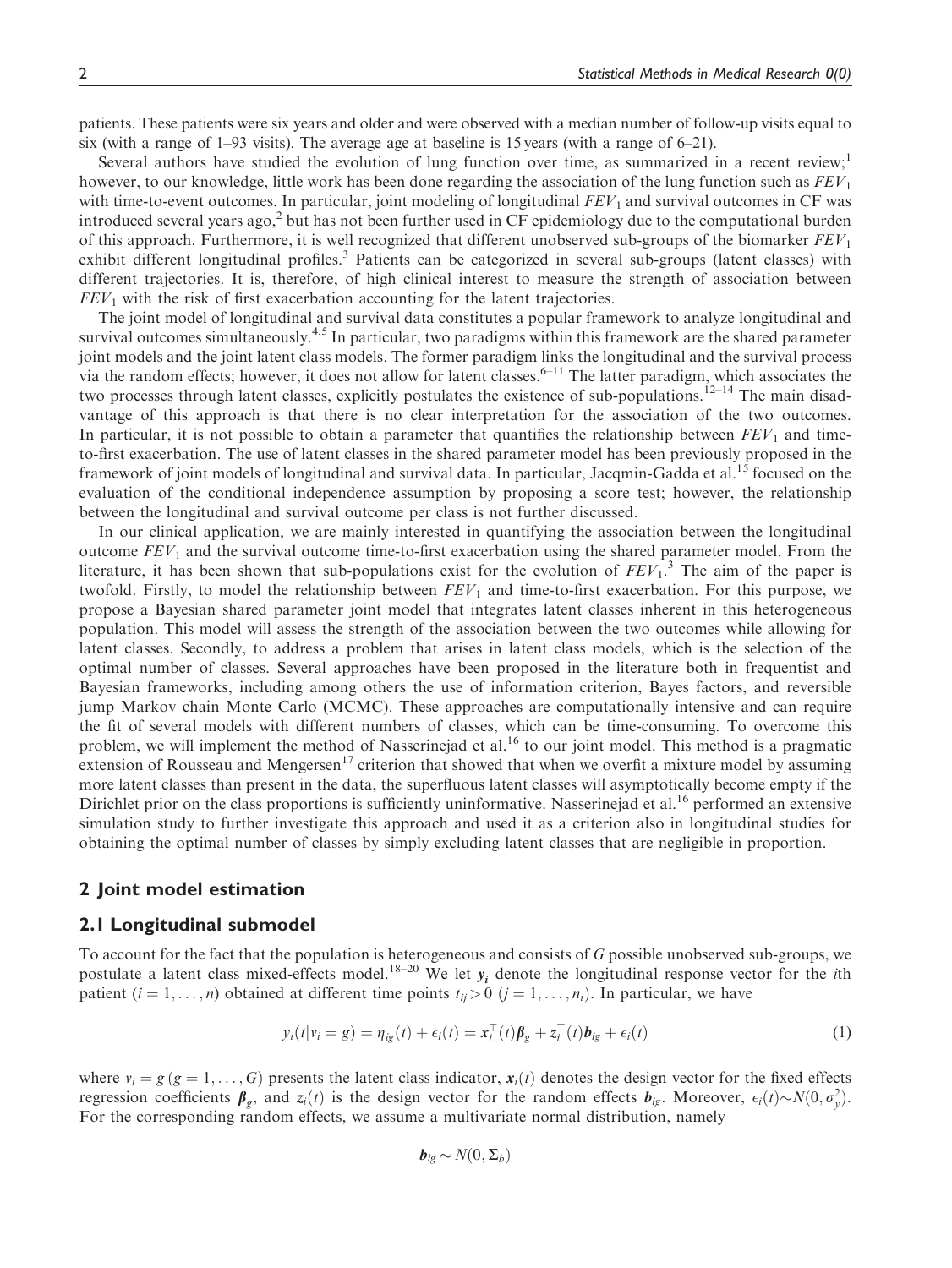where N denotes the normal distribution and  $\Sigma_b$  is the variance diagonal matrix of the random effects. An individual has a probability  $\pi_{ig} = P(v_i = g)$  of belonging to latent class g. Using a multinomial distribution we obtain the class of each individual as

$$
v_i \sim Multinomial(\pi_{ig})
$$

According to the specification of the latent class mixed-effects submodel (1), both fixed and random effects are classspecific, whereas the measurement error  $\epsilon_i(t)$  and the variance diagonal matrix of the random effects  $\Sigma_b$  are not.

## 2.2 Survival submodel

We let  $T_i^*$  denote the true failure time for the *i*th individual and  $C_i$  the censoring time. Moreover,  $T_i = \min(T_i^*, C_i)$  denotes the observed failure time and  $\delta_i = \{0, 1\}$  is the event indicator where zero corresponds denotes the observed failure time and  $\delta_i = \{0, 1\}$  is the event indicator where zero corresponds to censoring. We postulate a joint model for the relationship between the survival and the longitudinal outcome. Specifically, we have

$$
h_i(t|v_i = g) = h_{0g}(t) \exp[\gamma_g^{\top} w_i + \alpha_g \eta_{ig}(t)] \tag{2}
$$

where  $w_i$  is a vector of baseline covariates with a corresponding vector of regression coefficients  $\gamma_g$  and  $h_{0g}(t)$  is the baseline hazard. Specifically, the B-splines baseline hazard function is assumed as  $logh_{0g}(t) = \gamma_{h_0g,0} +$  $\sum_{q=1}^{Q} \gamma_{h_0g,q} B_q(t, v)$ , where  $B_q(t, v)$  denotes the qth basis function of a B-spline with knots  $\nu_1, \ldots, \nu_Q$  and  $\gamma_{h_0g}$  is the vector of spline coefficients. The knots are placed at the corresponding percentiles of the observed event times. Furthermore,  $\alpha_g$  denotes the association parameter for the gth class. According to the specification of the survival submodel (2) the baseline covariates, the baseline hazard, and the association parameter are class-specific parameters. The proposed model goes beyond the standard joint model and joint latent class model where a single or no association parameter is assumed and provides a class-specific association. This is a more realistic assumption for the motivating data set since it is clinically expected that the risk of the first exacerbation will be higher when the rate of  $FEV<sub>1</sub>$  decline is faster. Accounting for these latent classes will lead to improved estimates of association arising from the joint model.

## 3 Bayesian estimation

We employ a Bayesian approach where inference is based on the posterior distribution of the parameters in the model. We use MCMC methods to estimate the parameters of the proposed model. The likelihood of the model is derived under the assumption that the longitudinal and survival processes are independent given the random effects and the latent classes. Moreover, the longitudinal responses of each subject are assumed independent given the random effects and the latent classes. The likelihood contribution for the ith patient is written as

$$
p(\mathbf{y}_i, T_i, \delta_i | v_i = g, \boldsymbol{\theta}, \boldsymbol{b}_{ig}) = \sum_{g=1}^G \left\{ \pi_{ig} \prod_{j=1}^{n_i} [p(y_{ij} | v_i = g, \boldsymbol{\theta}_y, \boldsymbol{b}_{ig})] \times p[T_i, \delta_i | v_i = g, \eta_{ig}(T_i), \boldsymbol{\theta}_s, \boldsymbol{b}_{ig}] \right\}
$$

where  $\theta = (\theta_s^{\top}, \theta_y^{\top}, \pi_{ig})^{\top}$  with  $\theta_y = (\beta_g, \sigma_y, \Sigma_b)$  and  $\theta_s = (\gamma_g, \alpha_g, \gamma_{h_0 g})$ .<br>The likelihood contribution of the longitudinal outcome takes the

The likelihood contribution of the longitudinal outcome takes the form

$$
p(y_{ij}|v_i = g, \boldsymbol{\theta}_y, \boldsymbol{b}_{ig}) = (2\pi\sigma_y)^{-1/2} \times \exp\left[-\frac{(y_{ij} - x_{ij}^\top \boldsymbol{\beta}_g - z_{ij}^\top \boldsymbol{b}_{ig})^2}{2\sigma_y^2}\right]
$$

The likelihood contribution of the survival model is given by

$$
p\{T_i, \delta_i | v_i = g, \eta_{ig}(T_i), \theta_s, \mathbf{b}_{ig}\} = \exp[\gamma_{h_0g,0} + \sum_{q=1}^{Q} \gamma_{h_0g,q} B_q(T_i, \mathbf{v}) + \gamma_g^{\top} \mathbf{w}_i + \eta_{ig}(T_i) \mathbf{x}_g]^{I(\delta_i=1)}
$$

$$
\times \exp\{-\exp(\gamma_g^{\top} \mathbf{w}_i) \int_0^{T_i} \exp[\gamma_{h_0g,0} + \sum_{q=1}^{Q} \gamma_{h_0g,q} B_q(s, \mathbf{v}) + \eta_{ig}(s) \mathbf{x}_g, ]ds\}
$$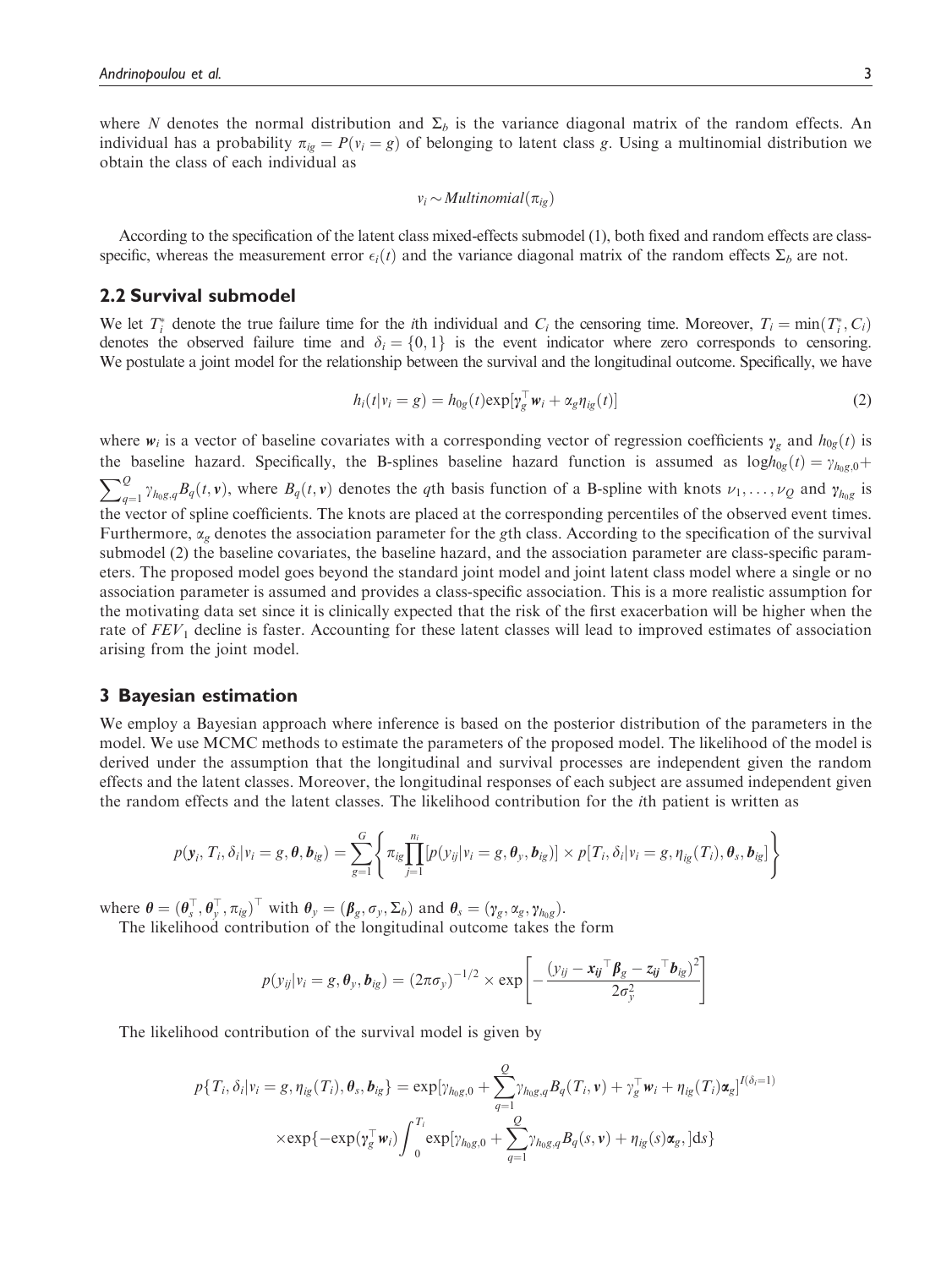The posterior distribution is written as

$$
p(\theta, \mathbf{b}_{g} | \mathbf{y}, \mathbf{T}, \boldsymbol{\delta}) \times = \prod_{i=1}^{n} p(\mathbf{y}_{i}, T_{i}, \delta_{i} | \mathbf{v}_{i} = g, \theta, \mathbf{b}_{ig}) \times p(\mathbf{b}_{ig} | \mathbf{v}_{i} = g, \theta_{y}) p(\theta)
$$

where

$$
p(\boldsymbol{b}_{ig}|\nu_i=g,\boldsymbol{\theta}_y)=[2\pi \det(\boldsymbol{\Sigma}_{bg})]^{-1/2}\times \exp(-\frac{\boldsymbol{b}_{ig}^\top\boldsymbol{\Sigma}_{bg}^{-1}\boldsymbol{b}_{ig}}{2})
$$

and  $p(\theta)$  denotes the prior distributions.

A commonly used prior in mixture models for the class probability is a Dirichlet distribution. In particular

$$
\pi_i \sim Dirichlet(\boldsymbol{a})
$$

Small values of  $a = \{a_1 \ldots a_G\}$  correspond to a less informative prior and a flat prior distribution is obtained when each  $a_g$  is equal to 1. The selection of  $\boldsymbol{a}$  is an important task and will be discussed in the next section. Standard priors can be assumed for the rest of the parameters. In particular, for the coefficients of the longitudinal fixed effects, the survival covariates, and the baseline hazard, normal priors can be taken. For the elements of the variance diagonal matrix of the random effects and the variance parameter of the longitudinal outcome, we can assume a gamma prior.

## 3.1 Selection of number of classes

An important task in latent class models is to identify the optimal number of classes. Several approaches have been previously proposed for choosing the optimal number of classes in both frequentist and Bayesian settings. Common examples are the Bayesian information criterion  $(BIC)^{21}$  deviance information criterion  $(DIC)^{22}$  and other Bayesian approaches such as Bayes factor and reversible jump MCMC algorithm.<sup>23</sup> A drawback of the approaches above is that they are computationally intensive and some require the fit of models assuming different numbers of classes, which might be time-consuming for complex models such as the joint models of longitudinal and survival outcomes.

Furthermore, it has been previously discussed in the literature that a problem that arises in the calculation of the DIC in mixture models is that the posterior mean of the parameters may not lead to good predictive estimates. The MCMC parameters suffer from label switching, making the DIC (which is based on averaging over MCMC draws) unstable. A more appropriate choice for the estimates would be the mode of the posterior distribution. A wide range of options for constructing an appropriate DIC, including also mixture models, has been proposed by Celeux et al.<sup>22</sup> However, these are not straightforward to apply with existing software.

An interesting alternative was proposed by Rousseau and Mengersen,<sup>17</sup> where they proved that in overfitted mixture models (with more latent classes than present in the data), the superfluous latent classes will asymptomatically become empty if the Dirichlet prior on the class proportion is sufficiently uninformative. Recently, Nasserinejad et al.<sup>16</sup> used this approach and proposed a latent class selection procedure for longitudinal models. An overfitted mixture model converged to the true mixture by assigning a small portion of individuals to empty classes, if the parameters of the Dirichlet prior  $\boldsymbol{a}$  are smaller than  $d/2$ , where d is the number of classspecific parameters (excluding the random effects). Furthermore, non-informative priors for the rest of the parameters are required. The steps are described as follows:

- First, a latent class model with a large enough number of latent classes is fitted.
- Then, the number of non-empty classes at each iteration is calculated as

$$
g_{k,opt} = G - \sum_{g=1}^{G} I\left(\frac{n_{k,g}}{n} \le \psi\right)
$$

where G is the total number of classes, k represents the iteration,  $n_{k,g}$  is the number of patients in class g at iteration k, n is the total number of patients, and  $\psi$  is a predefined value.

- After obtaining the non-empty classes per iteration, the posterior mode of the non-empty classes is calculated.
- Finally, the model with the optimal number of classes, which are the non-empty classes, is refitted.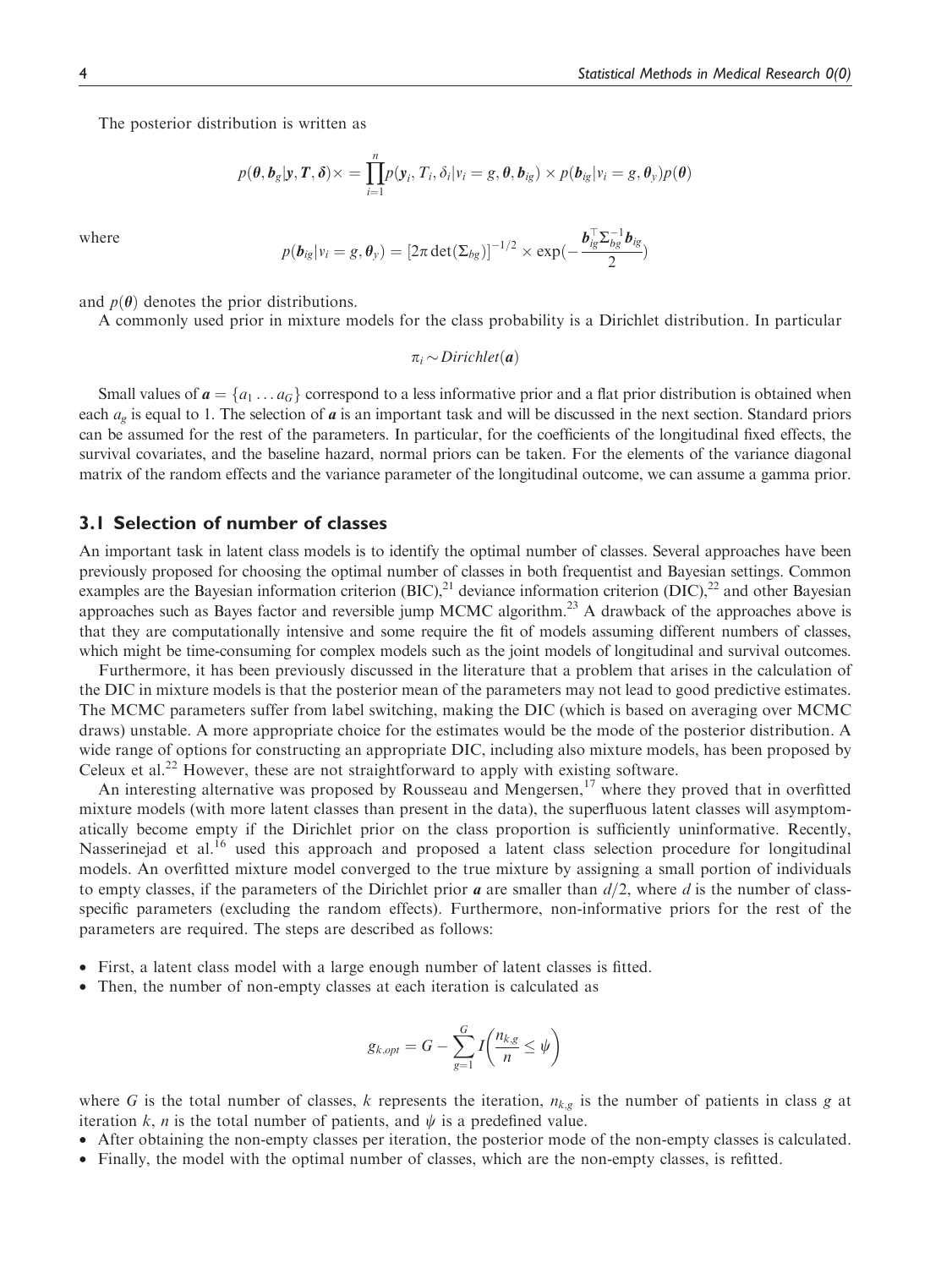Advantages of this approach are that it is easy to implement even in such complex models, and it is not influenced by the label switching problem since we observe the non-empty classes at each iteration. The only time that we need to correct for label switching is when we fit the final model with the optimal number of classes. Furthermore, this approach requires us to fit the model only two times (namely one with the high number of classes and one with the optimal number of classes) instead of assuming all possible number of classes, therefore decreasing the computational burden. It has been shown through extensive simulations in the longitudinal setting that this method performs better than alternative model selection criteria such as BIC and  $DIC<sup>16</sup>$ 

# 4 Simulations

We performed a series of simulations to validate the proposed model, to examine the class selection method on the joint modeling framework, and to explore the appropriate threshold that indicates a class as empty.

# 4.1 Design

We assumed around 1000 patients with maximum number of repeated measurements equal to 10. For simplicity, in this section, we ignore the notation for the latent classes  $(g)$ . To simulate the continuous longitudinal outcome, we used the following linear mixed-effects model per data set. In particular

$$
y_i(t) = \eta_i(t) + \epsilon_i(t) = \beta_0 + \beta_1 \text{male}_i + \beta_2 t + b_{0i} + b_{1i} t + \epsilon_i(t)
$$

where  $\epsilon_i \sim N(0, \sigma_y^2)$  and  $\mathbf{b}_i = (b_{0i}, b_{1i}) \sim N_2(\mathbf{0}, \Sigma_b)$ . We adopted a linear effect of time for both the fixed and the random part, and corrected for a binary variable (male.). Time t was simulated from a uniform random part, and corrected for a binary variable (male<sub>i</sub>). Time t was simulated from a uniform distribution between zero and 19.5. For the survival part, we assumed the following model

$$
h_i(t) = h_0(t) \exp{\{\gamma^\top \mathbf{A} \mathbf{g} \mathbf{e}_i + \alpha \eta_i(t)\}}
$$

The baseline risk was simulated from a Weibull distribution  $h_0(t) = \zeta t^{\zeta-1}$ . For the simulation of the censoring<br>ness an exponential censoring distribution was chosen so that the censoring rate was between 40% and 60% times, an exponential censoring distribution was chosen so that the censoring rate was between 40% and 60%. Age was simulated from a normal distribution with mean 45 and standard deviation 15.7.

Under this setting, we simulated three different data sets that have different parameters for the fixed effects in the longitudinal submodel, the baseline covariates and baseline hazard in the survival submodel, the variance diagonal matrix of the random effects and the association parameter (more details are presented in Table 1). Figure 1 illustrates the evolution of the longitudinal outcome per gender from the simulation parameters for each one of the three data sets.

|            | β                     | $\sigma_{y}$ | $diag{\{\Sigma_b\}}$ | $\tilde{\zeta}$  | $\mu_c$         | $\gamma$              | α    |
|------------|-----------------------|--------------|----------------------|------------------|-----------------|-----------------------|------|
| Data set 1 |                       |              |                      |                  |                 |                       |      |
|            | $(Intercept) = 8.03$  | 0.69         | 0.87                 | $\overline{1.8}$ | $\overline{10}$ | $(Intercept) = -4.85$ | 0.38 |
|            | $Male = -5.86$        |              | 0.02                 |                  |                 | $Age = -0.02$         |      |
|            | $Time = -0.16$        |              |                      |                  |                 |                       |      |
| Data set 2 |                       |              |                      |                  |                 |                       |      |
|            | $(Intercept) = -8.03$ | 0.69         | 0.02                 | $\mathsf{I}$ .4  | $\overline{10}$ | $(Intercept) = -4.85$ | 0.08 |
|            | $Male = 12.20$        |              | 0.91                 |                  |                 | $Age = 0.09$          |      |
|            | $Time = 0.46$         |              |                      |                  |                 |                       |      |
| Data set 3 |                       |              |                      |                  |                 |                       |      |
|            | $(Intercept) = 0.03$  | 0.69         | 0.28                 | $\overline{1.8}$ | $\overline{10}$ | $(Intercept) = 2.85$  | 0.58 |
|            | $Male = -1.96$        |              | 0.31                 |                  |                 | $Age = -0.12$         |      |
|            | $Time = -0.01$        |              |                      |                  |                 |                       |      |

|  |  | Table 1. Simulation parameters for the three data sets. |  |  |  |  |  |
|--|--|---------------------------------------------------------|--|--|--|--|--|
|--|--|---------------------------------------------------------|--|--|--|--|--|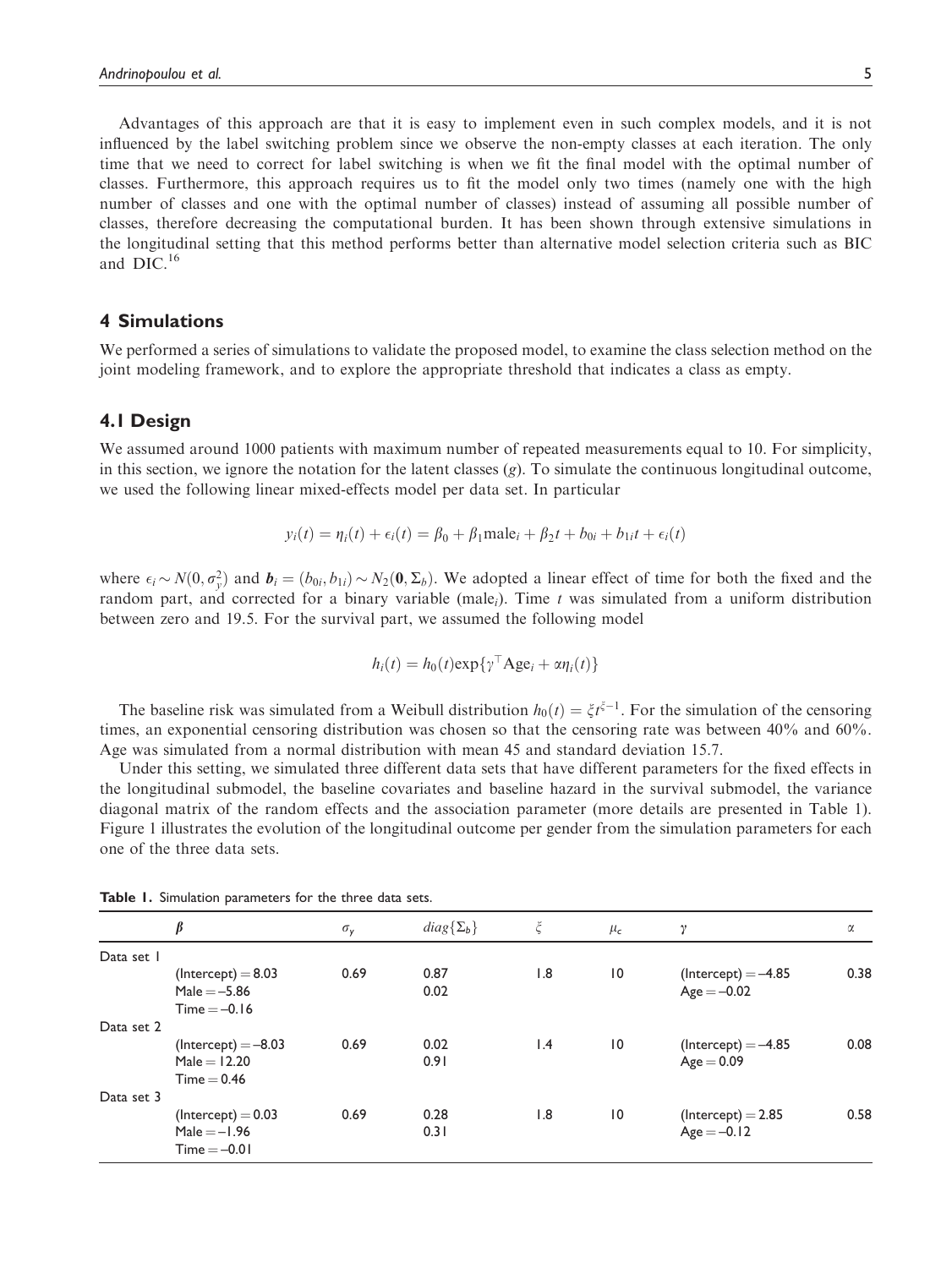

Figure 1. Evolution of the longitudinal outcome per gender from the simulation parameters for each one of the three data sets.

# 4.2 Analysis

In order to investigate the proposed methodology, we assumed the three following scenarios. For Scenario I, we combined all three data sets assuming  $N_1 = 100$ ,  $N_2 = 300$ , and  $N_3 = 500$  individuals. For Scenario II, we combined the two data sets with  $N_1 = 300$  and  $N_2 = 600$ . Finally, for Scenario III, we used one data set with  $N_1 = 900$ . The separate data sets represent the sub-populations. We first used Scenarios II and III and fitted the proposed joint model (2) assuming two and one class, respectively, to evaluate the model. We, then, assumed a variety number of classes to investigate the proposed class selection method. In the fitted models, all parameters were class-specific except for the measurement error in the mixed-effects submodel and the variance diagonal matrix of the random effects. These include the fixed effects from the longitudinal submodel (three parameters), the baseline covariates from the survival model (two parameters), the baseline hazard (eight parameters) from the survival submodel, and the association parameter (one parameter). We assumed  $a<sub>e</sub> = 6.9$ , which is smaller than the total number of the class-specific parameters divided by two. The priors that we used are:

- $\beta_g \sim N(0, 1000),$ <br>•  $\gamma_{g} \sim N(0, 1000)$
- $y_g \sim N(0, 1000),$ <br>•  $y_s \sim N(0, 1000),$
- $\gamma_{h_0g,q} \sim N(0, 1000),$ <br>•  $\alpha \approx N(0, 100)$
- 
- $\alpha_g \sim N(0, 100),$ <br>•  $\sigma_y^2 \sim GA^{-1}(0.01, 0.01)$ <br>• diag(*X*,  $\log G A^{-1}(0.01)$
- diag $\{\mathcal{E}_{bg}\}\sim GA^{-1}(0.01, 0.01),$

where  $GA^{-1}$  denotes the inverse gamma distribution. For the variance of the association parameter, no large value was required to ensure that we have a non-informative prior since we simulated this parameter to be smaller than 0.6. We ran the MCMC using a single chain with 50,000 iterations, 25,000 burn-in, and 10 thinning. We performed 150 simulations per scenario.

We compared our proposed class selection methodology with the DIC criterion. Several adaptations have been proposed for mixture models by Celeux et al.22 The parameters are not always identifiable, and the posterior mean of the parameters can be a poor estimator; therefore, in our simulation study, we assumed  $DIC<sub>3</sub>$ . A frequently used package, when the focus is on the association between a longitudinal and a survival outcome while taking into account that different sub-populations exist, is the  $1cmm$  in R developed by Proust-Lima et al.<sup>24</sup> We used the function Joint $1cmm()$ and assumed the BIC criterion to obtain the optimal number of classes and compare it with the proposed approach. The same specifications, as described for the data simulation, were assumed for fitting the models. A difference can be found in the Jointlcmm() function, where the longitudinal and the survival outcomes are only connected via the latent classes, and a cubic M-splines baseline risk function was assumed. We present an overview of the simulation study in Table 2.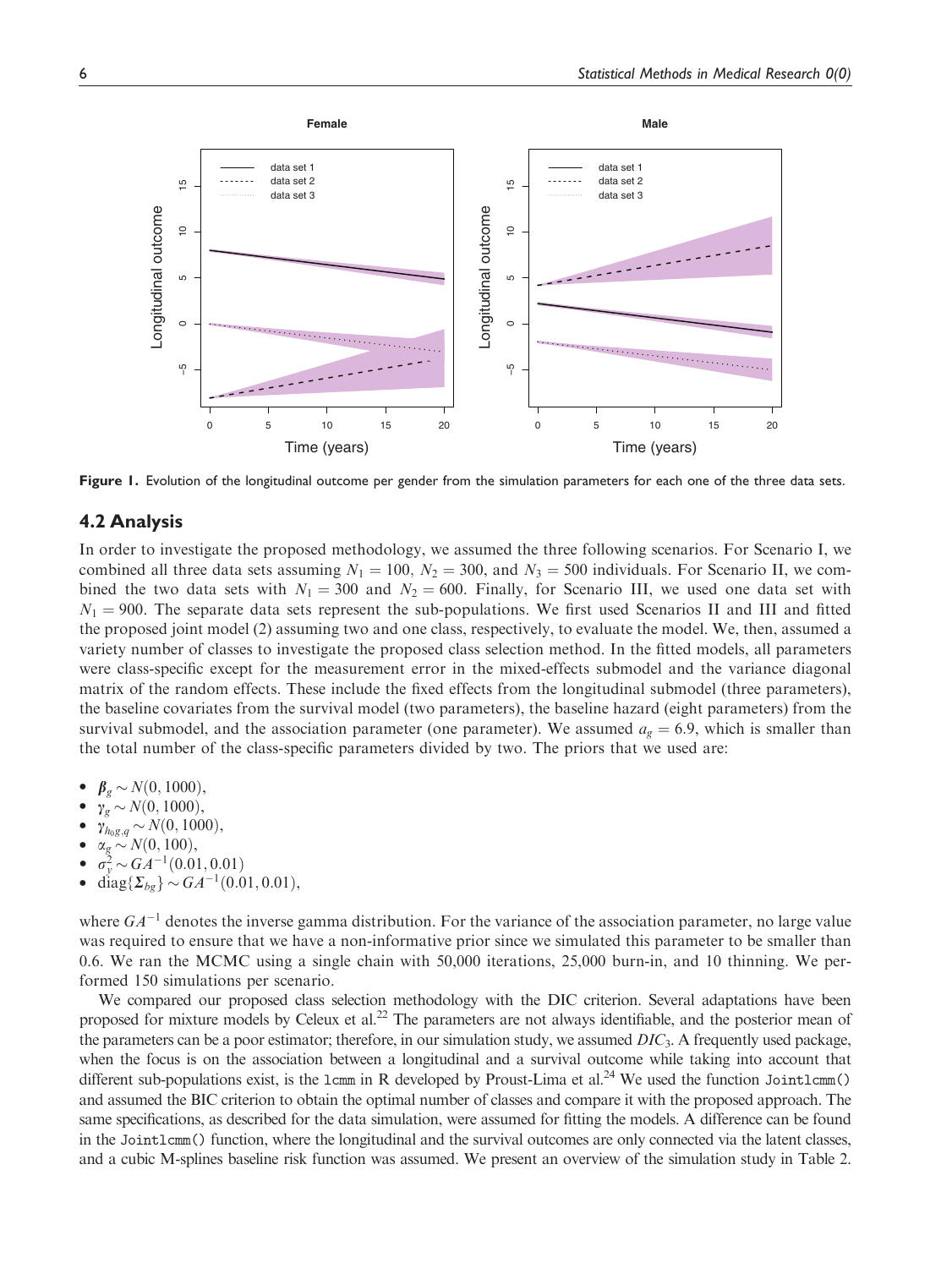|  |  | <b>Table 2.</b> Simulation study overview. |  |  |
|--|--|--------------------------------------------|--|--|
|--|--|--------------------------------------------|--|--|

| Evaluating the proposed model                                     |                 |  |  |
|-------------------------------------------------------------------|-----------------|--|--|
| Simulate                                                          | Fit             |  |  |
| I data set                                                        | 1 class         |  |  |
| 2 data sets                                                       | 2 classes       |  |  |
| Evaluating the proposed class selection method (DIC) <sup>a</sup> |                 |  |  |
| Simulate                                                          | Fit             |  |  |
| 3 data sets                                                       | 2, 3, 4 classes |  |  |
| 2 data sets                                                       | 1, 2, 3 classes |  |  |
| I data set                                                        | 1. 2 classes    |  |  |
| Evaluating the proposed class selection method (BIC)              |                 |  |  |
| Simulate                                                          | Fit             |  |  |
| 3 data sets                                                       | $I-6$ class     |  |  |
| 2 data sets                                                       | $I-6$ class     |  |  |
| I data set                                                        | $I-6$ classes   |  |  |

a Note that for the DIC criterion, we did not assume all classes (1–6) since it is computationally intensive to run so many complex models.

## 4.3 Results

The results from the different scenarios for the validation of the proposed model are presented in Table 1 in the Supplementary Material. We obtain that the true parameters are close to the model parameters. The results from the different scenarios for the investigation of the proposed class selection approach are illustrated in Table 3. In particular, we present for different  $\psi$  the percentage of the true number of classes and the mode of the number of classes.

For Scenario I, we obtain the highest percentage when assuming  $\psi$  to be between 10 and 15%. In particular, assuming that the  $\psi$  is equal to 15% we obtain 72% of the time the correct number of classes and a mode equal to the correct number of classes (three). On the other hand, using the DIC and BIC criterion, we obtain 7% and 13% of the time the correct number of classes, respectively. Furthermore, both methods seem to underestimate the true number of classes (mode equal to one).

For Scenario II, we obtain the highest percentage when  $\psi$  is between 8 and 15%. In particular, assuming that the  $\psi$  is equal to 15% we obtain 49% of the time the correct number of classes and a mode equal to the correct number of classes (two). On the other hand, using the DIC and BIC criterion, we obtain 0% and 5% of the time the correct number of classes, respectively. Similar to Scenario I, both methods seem to underestimate the true number of classes (mode equal to one).

Finally, for Scenario III, the DIC and BIC criteria seem to perform better than the proposed approach, where it almost always selects the correct number of classes (one). This is not surprising since those criteria always underestimated the true number of classes in the previous scenarios. These results are also in line with previous work by Nasserinejad et al.<sup>16</sup> Using the proposed approach and assuming that the  $\psi$  is equal to 15%, we obtain 30% of the time, the correct number of class and a mode equal to two.

# 5 Analysis of the CF data

In this section, we present the analysis of the motivating data set. Our primary focus is to investigate the association between  $FEV_1$  and time-to-first exacerbation by taking into account that we have sub-groups with different evolution over time for  $FEV_1$ . The first step is to obtain the optimal number of classes that can explain the heterogeneity of the population. From the literature, it is known that two or three classes are observed for the evolution of  $FEV_1$  outcome.<sup>3</sup> Therefore, for the selection process, we fitted a joint model assuming six classes. For the longitudinal outcome, we assumed a linear mixed-effects submodel including natural cubic splines for time (modeled as age, in years) with one internal knot at 15.84 years (corresponding to 50% of the observed follow-up times) in both the fixed and random effects parts. The DIC criterion and subject-specific plots (illustrating the observed and predicted values) were used to investigate the need for a non-linear evolution over time. Based on the DIC criterion, the best fit was obtained when using cubic splines with two knots. However, the observed versus predicted value plots did not show any drastic difference when assuming one knot; therefore, we decided to continue with the simplified model. Furthermore, we corrected for some baseline characteristics which were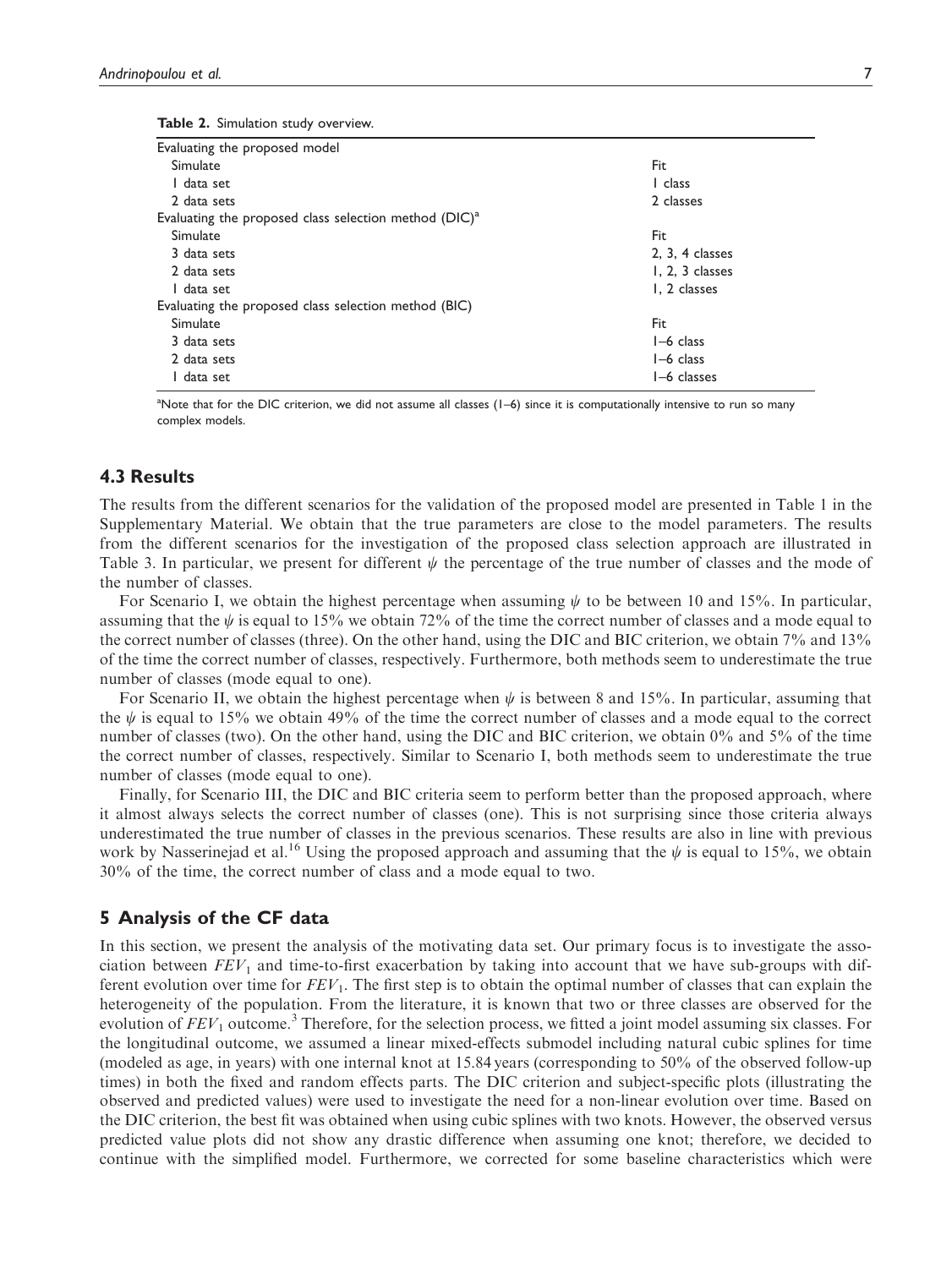| $\psi$ (%)              | True $#$ of classes $(% )$ | Mode of # of classes    |
|-------------------------|----------------------------|-------------------------|
| Scenario I:             |                            |                         |
| 150 simulations         |                            |                         |
| 3 classes simulated     |                            |                         |
|                         | 0                          | 6                       |
| $\overline{2}$          | 3                          | 6                       |
| 5                       | 12                         | 5                       |
| 8                       | 39                         | $\overline{\mathbf{4}}$ |
| 0                       | 54                         | 3                       |
| 12                      | 66                         | 3                       |
| 15                      | 72                         | 3                       |
| Scenario II:            |                            |                         |
| 150 simulations         |                            |                         |
| 2 classes simulated     |                            |                         |
| L                       | $\overline{10}$            | 6                       |
| $\overline{2}$          | 27                         | $\overline{2}$          |
| 5                       | 30                         | 3                       |
| 8                       | 35                         | $\mathbf 2$             |
| 0                       | 37                         | $\overline{2}$          |
| 12                      | 44                         | $\overline{2}$          |
| 15                      | 49                         | $\overline{2}$          |
| Scenario III:           |                            |                         |
| 150 simulations         |                            |                         |
| I class simulated       |                            |                         |
| L                       | 0                          | 5                       |
| $\overline{\mathbf{c}}$ | $\overline{2}$             | $\overline{\mathbf{4}}$ |
| 5                       | 8                          | $\overline{2}$          |
| 8                       | 15                         | $\overline{2}$          |
| $\overline{10}$         | 20                         | $\overline{2}$          |
| 12                      | 22                         | $\overline{2}$          |
| 15                      | 30                         | $\overline{2}$          |
|                         |                            |                         |

Table 3. Simulation results: cut-off  $\psi$ , percentage of true number of classes, mode of the number of classes.

mainly based on clinical relevance and the literature. These variables, together with descriptive statistics, are presented in Table 4. In Figure 2, the  $FEV_1$  evolutions of 25 randomly selected patients with more than one repeated measurements are presented.

Specifically, the model takes the form

$$
y_i(t) = \eta_{ig}(t) + \epsilon_i(t) = \beta_{0g} + \sum_{\omega=1}^{2} \beta_{\omega g} \text{ns}(Age_i, \omega) + \beta_{3g} \text{Female} + \beta_{4g} \text{F}508_{\text{Homozygous}} + \beta_{5g} \text{F}508_{\text{Heterozygous}} + \beta_{6g} \text{F}508_{\text{Homozygous}} + \beta_{7g} \text{F}508_{\text{Neither}} + \beta_{8g} \text{SESlow} + \beta_{9g} \text{MRSA} + \beta_{10g} \text{MSSA} + \beta_{11g} \text{Pa} + \beta_{12g} \text{aspergillus} + \beta_{13g} \text{PancEnzymes} + \beta_{14g} \text{numVisityr} + \sum_{\omega=1}^{2} b_{i\omega g} \text{ns}(Age_i, \omega) + \epsilon_i(t)
$$

To investigate the association between  $FEV<sub>1</sub>$  and time-to-first exacerbation, we postulated the proposed joint latent class model

$$
h_i(t, \theta_s) = h_{0g}(t) \exp[\gamma_g \text{Gender}_i + \alpha_g \eta_{ig}(t)]
$$

For the baseline hazard, we assumed a quadratic B-splines basis with five internal knots placed at the corresponding percentiles of the observed event times ranging from 11.7 until 20.8 years.

In the Dirichlet distribution for the prior of the class probability, following the recommendation in Nasserinejad et al.,<sup>16</sup> we assumed **a** smaller than  $d/2$  (where d is the number of class-specific parameters).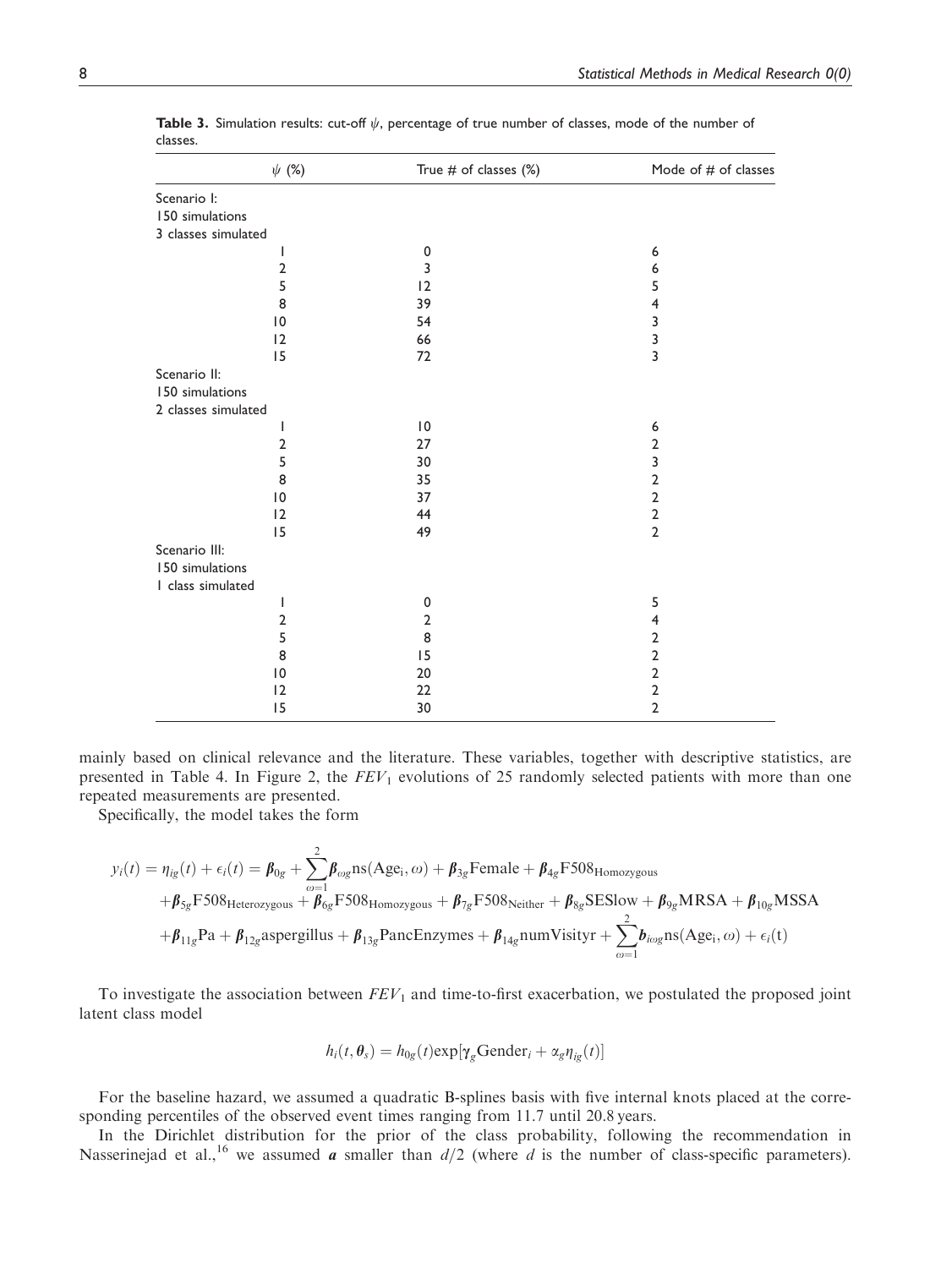|                                                                                             | Percentage                |
|---------------------------------------------------------------------------------------------|---------------------------|
| Gender                                                                                      |                           |
| Males                                                                                       | 43                        |
| Females                                                                                     | 57                        |
| Number of F508del alleles (genotype)                                                        |                           |
| Homozygous                                                                                  | 53                        |
| Heterozygous                                                                                | 32                        |
| Neither                                                                                     | 6                         |
| Missing                                                                                     | 9                         |
| SESlow (using state/federal or having no insurance is a marker of low socioeconomic status) |                           |
| Yes                                                                                         | 48                        |
| <b>No</b>                                                                                   | 52                        |
| MRSA (methicillin-resistant Staphylococcus aureus)                                          |                           |
| Yes                                                                                         | 16                        |
| <b>No</b>                                                                                   | 84                        |
| MSSA (methicillin-sensitive Staphylococcus aureus)                                          |                           |
| Yes                                                                                         | 21                        |
| <b>No</b>                                                                                   | 79                        |
| Pa (Pseudomonas aeruginosa)                                                                 |                           |
| Yes                                                                                         | 46                        |
| <b>No</b>                                                                                   | 54                        |
| Aspergillus                                                                                 |                           |
| Yes                                                                                         | 28                        |
| <b>No</b>                                                                                   | 72                        |
| PancEnzymes (taking a pancreatic enzyme supplement,                                         |                           |
| marks pancreatic insufficiency)                                                             |                           |
| Yes                                                                                         | 40                        |
| No                                                                                          | 60                        |
|                                                                                             | Mean (standard deviation) |
| Numvisityr                                                                                  |                           |
| (number of visits at the last follow-up within the prior year)                              | 5(3)                      |

Table 4. Descriptive statistics of the variables that were used in the model.



Figure 2. Individual  $FEV_1$  evolutions of 25 randomly selected patients with more than two repeated measurements.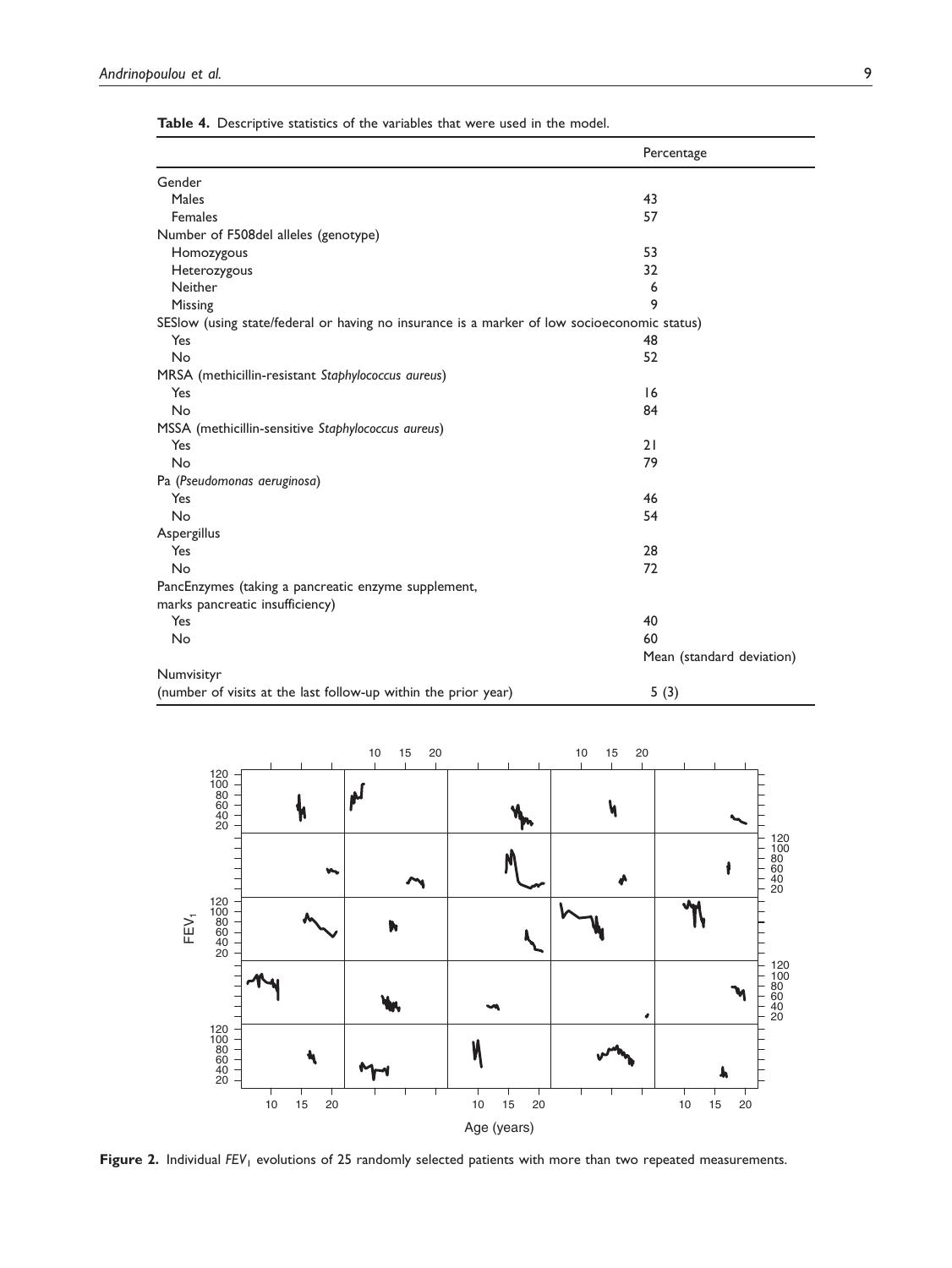To ensure that we have the same scale for the coefficients of the covariates in order to easier select non-informative priors, we standardized the  $FEV_1$  outcome and the continuous variables (age and numVisityr). Relatively uninformative priors were selected for the parameters in the model. These priors are as follows:

- $\beta_g \sim N(0, 1000),$ <br>•  $\gamma \sim N(0, 1000)$
- $y_g \sim N(0, 1000),$ <br>•  $y_i \sim N(0, 1000)$
- $\gamma_{h_0g,q} \sim N(0, 1000),$ <br>•  $\alpha \approx N(0, 100)$
- 
- $\alpha_g \sim N(0, 100),$ <br>•  $\sigma_y^2 \sim GA^{-1}(0.01, 0.01)$ <br>• diag( $\Sigma_{t}$ ,  $\lambda \sim GA^{-1}(0.01)$
- diag $\{\Sigma_{bg}\}\sim GA^{-1}(0.01, 0.01).$

For the variance of the association parameter, no large value was required to ensure that we have a uninformative prior since with the standard joint model we obtained an association parameter smaller than 0.1. We ran the MCMC using a single chain with 500,000 iterations, 450,000 burn-in, and 100 thinning. The results indicate the presence of three or four classes, assuming that a class is empty if it contains 10 to 15% of the patients (10%  $\leq \psi \leq 15$ %). Since it is established in the literature that two or three classes are present in such populations, we decided to continue with three classes.<sup>3,25</sup>

We reran the model assuming three classes and the normal scale of the continuous covariate age, numVisitsyr and  $FEV_1$  outcome. We ran the MCMC using 500,000 iterations, 450,000 burn-in, and 100 thinning. We, moreover, assumed two chains with different initial values to investigate the convergence towards local maximum. Density plots are presented in the Supplementary Material (Figures 1 to 5). We assumed the same priors as before except for  $\beta_g$ ,  $\gamma_g$ ,  $\gamma_{h_0g,q}$ , where we used a lower variance due to convergence problems, in particular we assumed N  $(0, 100)$ . We used a method proposed by Stephens<sup>26</sup> to handle the label switching problem. In particular, this method uses relabelling algorithms to perform a k-means type clustering of the MCMC samples. We should also note that when a lot of observations are available (like in our application), the label switching problem occurs less. Convergence was monitored by trace plots which are presented in the Supplementary Material (Figures 6 to 10). To investigate whether we have weak identifiability of the model parameters, we compared the prior and posterior distributions. The posterior was distinguishable from the prior indicating that our model is identifiable. The figures are presented in the Supplementary Material (Figures 11 to 15). Table 2 in the Supplementary Material shows the mean and standard deviation of age (at baseline),  $FEV<sub>1</sub>$  (at baseline), and number of visits (at last follow-up) per class, while Table 3 in the Supplementary Material shows the percentage of the categorical variables (at baseline) per class. In Figure 3, we illustrate the evolution of the longitudinal outcome in each class assuming patients who are females, are F508del homozygotes, without low SES, are not infections with MRSA, MSSA, or Aspergillus, do not use pancreatic enzyme, do not have *Pseudomonas aeruginosa* and had five visits within the prior year (which is the mean value of all observations). In general, we obtain a faster progression in class two. Patients in class three have a more stable evolution in the beginning of the follow-up and patients in class one seem to have an increased evolution in the beginning (this could be explained by the measurement error or possible transplantations). In addition, patients in class two start from a higher  $FEV_1$  compared to patients in classes one and three. In Figure 4, we illustrate the evolution of the longitudinal outcome in each class assuming patients who are females, are F508del homozygotes, have low SES, are infections with MRSA, MSSA, Aspergillus, use pancreatic enzymes, have Pseudomonas aeruginosa, and had eight visits within the prior year. We obtain that patients in these classes start from a lower  $FEV<sub>1</sub>$  value compared to Figure 3. The mean and the credible interval of the MCMC samples of the association parameters per class are presented in Figure 5. In our proposed model, two of the three subgroups did not have a strong effect. In particular, we obtain a weak association between  $FEV<sub>1</sub>$  and time-to-first exacerbation for the first and third classes, while a strong negative association for class two. The association parameter  $\alpha_g$  can be interpreted as the log hazard ratio of the time-tofirst exacerbation for class g when the  $FEV<sub>1</sub>$  value is increased by one unit, given that the gender is the same. In particular, for class two, a 10-unit decrease in the  $FEV<sub>1</sub>$  value (which is a clinical meaningful difference) results in a hazard ratio of 1.49.

We, furthermore, examined this association parameter while ignoring the latent sub-populations. In that case, the association parameter is smaller than the largest parameter from our proposed model. This indicates that the use of a common association parameter for all sub-populations would lead to an underestimated/overestimated parameter for each group. Since it is expected that patients with a constant lung-function trajectory are less likely to experience exacerbation compared to the patients with a steeper decline, it is not realistic to assume a common association between the  $FEV<sub>1</sub>$  evolution and time-to-first exacerbation for those group of patients.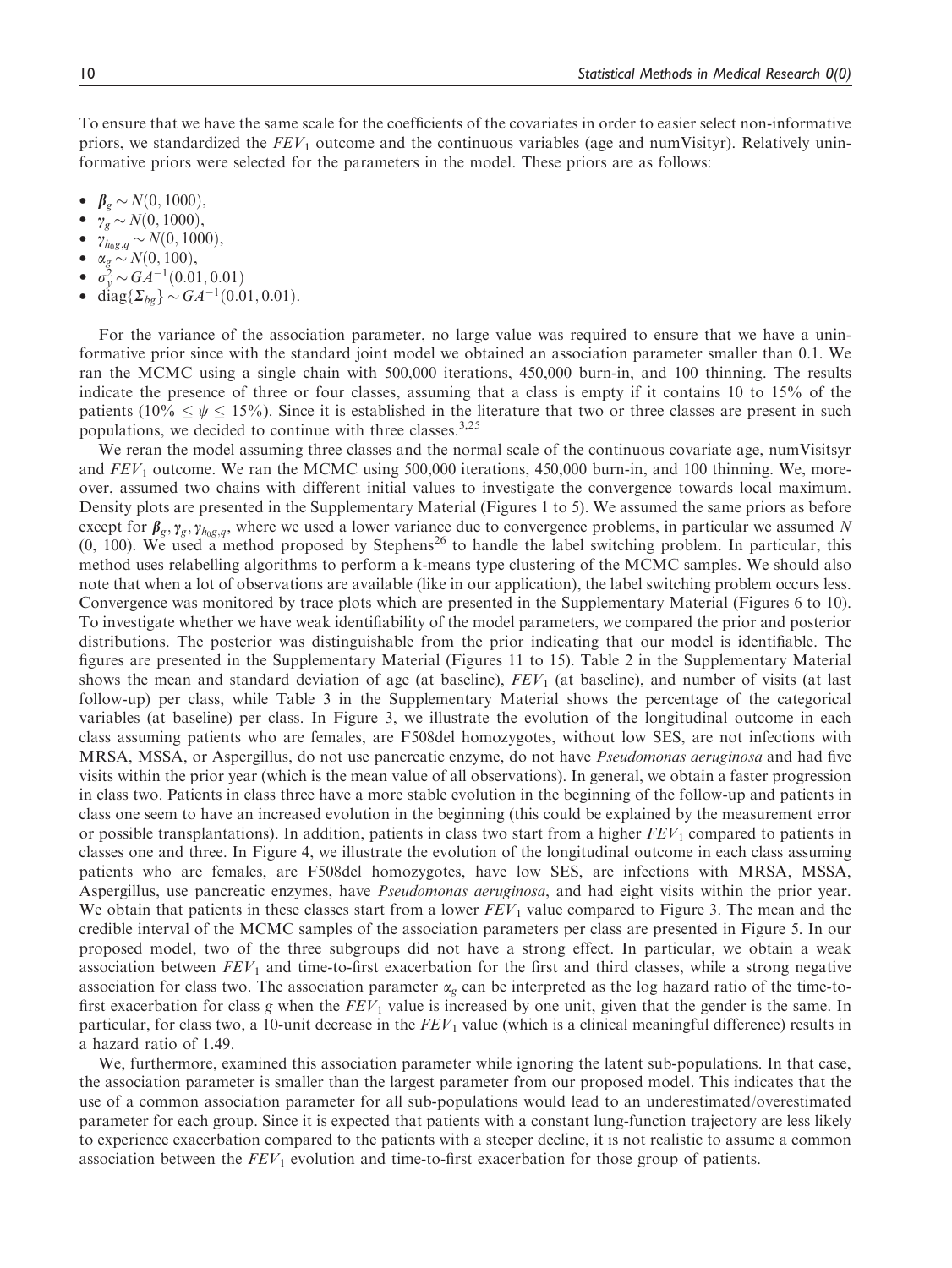

Figure 3. Evolution of the longitudinal outcome  $FEV_1$  per class assuming patients who are females, are F508del homozygotes, without low SES, are not infections with MRSA, MSSA, or Aspergillus, do not use pancreatic enzyme, do not have Pseudomonas aeruginosa and had five visits within the prior year which is the mean value of all observations. The plots illustrate the posterior mean and credible interval for each class.



Figure 4. Evolution of the longitudinal outcome  $FEV_1$  per class assuming patients who are females, are F508del homozygotes, have low SES, are infections with MRSA, MSSA, Aspergillus, use pancreatic enzymes, have Pseudomonas aeruginosa and had eight visits within the prior year. The plots illustrate the posterior mean and credible interval for each class.

# 6 Discussion

In this paper, we proposed a shared parameter joint model incorporating latent classes. Applying it to CF data, this model accounted for patient heterogeneity inherent in the progression of  $FEV<sub>1</sub>$ . Compared to previously proposed joint latent class models,<sup>13</sup> we obtained the strength of the association between  $FEV<sub>1</sub>$  and time-to-first exacerbation per group of patients. Finally, we focused on the selection of the optimal number of classes and used an overfitted mixture model (high number of classes) to obtain the non-empty classes.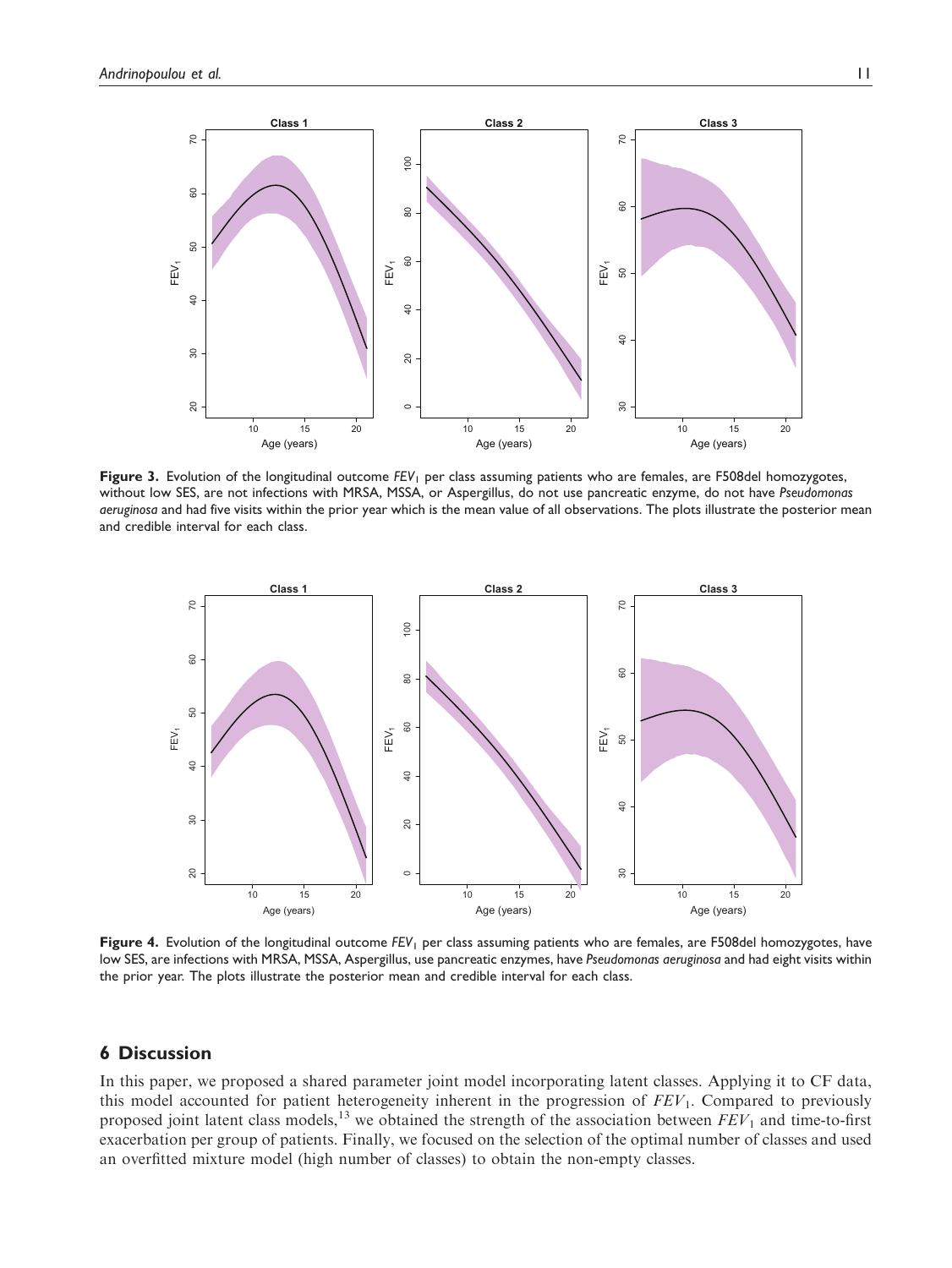

Figure 5. Mean and credible interval of the association parameter per class.

A limitation of this approach is that it requires an intensive computational effort. In particular, for the class selection, where a model with a high number of classes is required, the number of parameters increases drastically. This, in combination with the high number of observations in the CF application increases the computational time that is required. Considering the difficulty of this model, it is almost impossible to obtain the optimal number of classes with other Bayesian criterion. Implementing the proposed criterion is straightforward; however, due to the complexity of the model, it is computationally expensive to fit a model with a larger number of classes, e.g. 10. It was shown in the simulation analysis that the DIC and BIC criteria always underestimated the true number of parameters, and it, therefore, performed better when the true number of classes was one. Even though in that scenario, the proposed method did not work perfectly, it seems to be better than other criteria and easier to perform.

The main limitation and challenge of the proposed approach is the choice of the threshold that indicates whether a class is empty or not. A simulation study was performed to investigate whether the proposed class selection method would be appropriate for the shared parameter models. An interesting finding was that the threshold was higher compared to simple approaches, such as mixed models. In particular, in our shared parameter model with integrated latent classes, the threshold was between 10% and 15%. In more simple settings, such as a linear mixed model that was extensively investigated with simulations by Nasserinejad et al.,<sup>16</sup> this threshold was lower. Since this threshold highly depends on the complexity of the model, it is advisable to perform simulation studies to decide on a realistic cut-off when a different model is used. When no clear decision can be taken, our proposed criterion could be combined with other criteria to investigate the optimal number of classes in fewer models. Caution, however, is needed when using other criteria since we showed that the DIC and BIC performed worse in finding the correct number of classes. These results were in line with previous work by Nasserinejad et al.<sup>16</sup> The proposed approach led to the same number of classes as discussed in the CF literature on  $FEV_1$ trajectory classification;<sup>3,25</sup> therefore, we did not investigate further the number of classes using other criteria. A further limitation of the manuscript is that we did not investigate which functional form describes best the association between  $FEV_1$  and time-to-first exacerbation. In this work, we assumed the underlying values of  $FEV_1$ to be related to time-to-first exacerbation as a first step to establishing an association between the two outcomes;<sup>2,27,28</sup> however, our future research focuses on investigating which functional form of  $FEV<sub>1</sub>$  is associated  $\frac{3}{4}$ <br> **Example 6.** Now and exactly also the survival of the survival outcome exacerbations. Furthermore, in our model, the survival outcome exacerbation of the survival of the survival of the survival outcome exace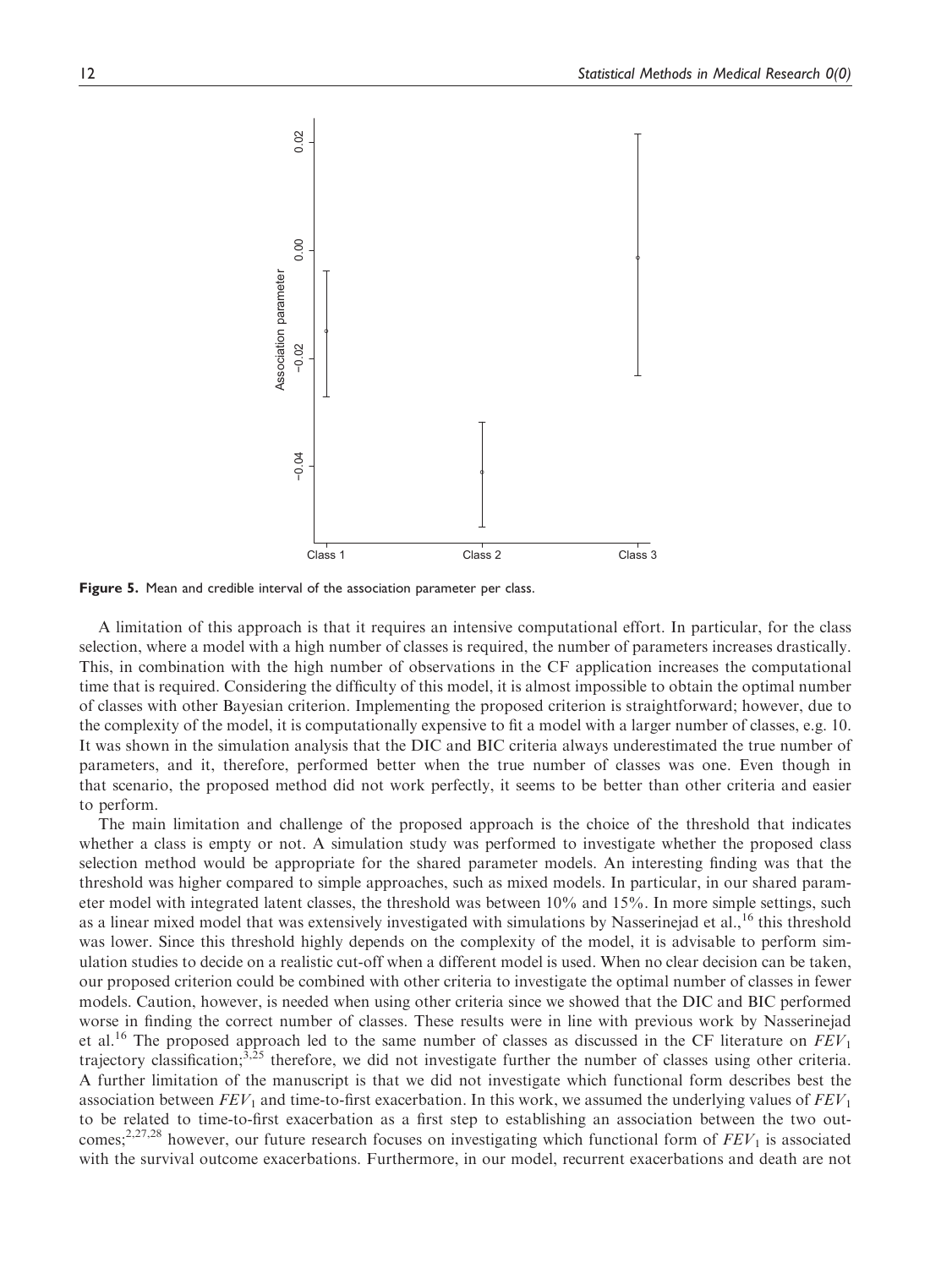taken into account. Although there is a large database available in the US Registry, we used only a subset in order to make it feasible to run the proposed model. This subset has particular characteristics, and it cannot be generalized to all patients in the Registry. Therefore, the presented results do not reflect the diversity of the whole database.

Possible extensions would be to include more covariates also in the survival submodel in order to take into account extra information regarding the patients. Furthermore, using the proposed model for obtaining future  $FEV<sub>1</sub>$  measurement and time-to-first exacerbation probabilities could lead to more efficient treatment prioritization and clinical management for patients with CF. In this paper, we used an overfitted mixture model and a non-informative Dirichlet prior for the class proportion in order to obtain the optimal number of classes. Overviews of mixture modeling, mixtures of Dirichlet processes, and how to identify the optimal number of classes using a Dirichlet prior can be found in Escobar and West and in Frühwirth-Schnatter and Malsiner-Walli.<sup>29,30</sup>

#### Acknowledgements

The authors would like to thank the Cystic Fibrosis Foundation for the use of Cystic Fibrosis Foundation Patient Registry (CFFPR) data to conduct this study. Additionally, we would like to thank the patients, care providers, and clinic coordinators at Cystic Fibrosis centers throughout the United States for their contributions to the CFFPR. The authors would like to thank the two anonymous reviewers for critically reading the manuscript and suggesting substantial improvements.

#### Declaration of conflicting interests

The author(s) declared no potential conflicts of interest with respect to the research, authorship, and/or publication of this article.

#### Funding

The author(s) disclosed receipt of the following financial support for the research, authorship, and/or publication of this article: This study was funded by grants K25 HL125954 and R01 HL141286 from the National Heart, Lung and Blood Institute of the National Institutes of Health.

#### ORCID iDs

Eleni-Rosalina Andrinopoulou <https://orcid.org/0000-0002-5372-4163> Rhonda Szczesniak D <https://orcid.org/0000-0003-0705-715X>

#### Supplemental material

Supplemental material for this article is available online.

#### References

- 1. Szczesniak R, Heltshe SL, Stanojevic S, et al. Use of fev1 in cystic fibrosis epidemiologic studies and clinical trials: a statistical perspective for the clinical researcher. J Cystic Fibrosis 2017; 16: 318–326.
- 2. Schluchter MD, Konstan MW and Davis PB. Jointly modelling the relationship between survival and pulmonary function in cystic fibrosis patients. Stat Med 2002; 21: 1271–1287.
- 3. Szczesniak RD, Li D, Su W, et al. Phenotypes of rapid cystic fibrosis lung disease progression during adolescence and young adulthood. Am J Respir Crit Care Med 2017; 196: 471-478.
- 4. Tsiatis AA and Davidian M. Joint modeling of longitudinal and time-to-event data: an overview. Stat Sin 2004; 14: 809–834.
- 5. Hickey GL, Philipson P, Jorgensen A, et al. Joint modelling of time-to-event and multivariate longitudinal outcomes: recent developments and issues. BMC Med Res Methodol 2016; 16: 117.
- 6. Faucett CL and Thomas DC. Simultaneously modelling censored survival data and repeatedly measured covariates: a Gibbs sampling approach. Stat Med 1996; 15: 1663–1685.
- 7. Wulfsohn MS and Tsiatis AA. A joint model for survival and longitudinal data measured with error. Biometrics 1997; 53: 330–339.
- 8. Brown ER and Ibrahim JG. Bayesian approaches to joint cure-rate and longitudinal models with applications to cancer vaccine trials. Biometrics 2003; 59: 686–693.
- 9. Rizopoulos D and Ghosh P. A Bayesian semiparametric multivariate joint model for multiple longitudinal outcomes and a time-to-event. Stat Med 2011; 30: 1366-1380.